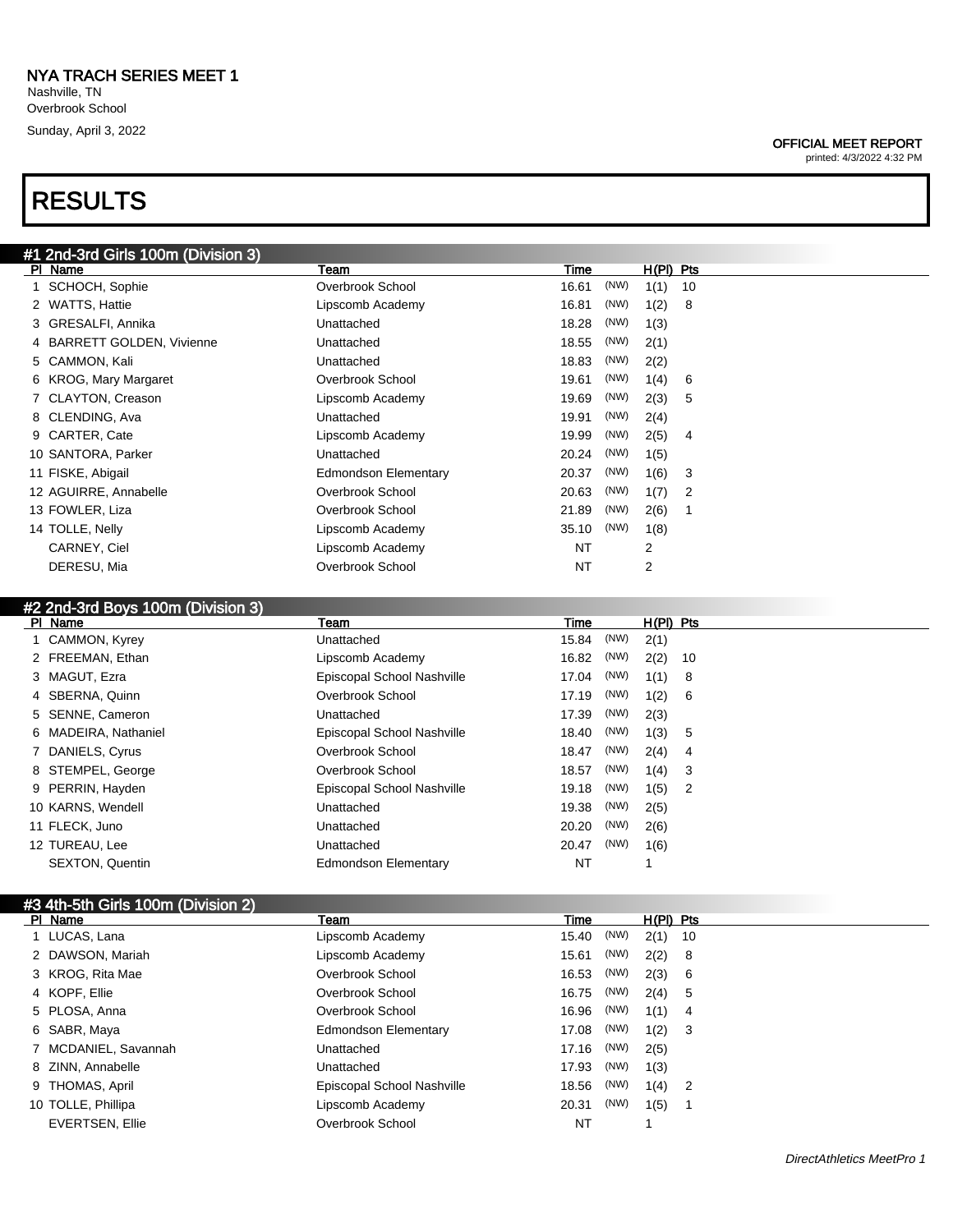Nashville, TN Overbrook School

Sunday, April 3, 2022

#### OFFICIAL MEET REPORT

printed: 4/3/2022 4:32 PM

# RESULTS

| #3 4th-5th Girls 100m (Division 2) (cont'd)  |                                         |                        |      |             |                |
|----------------------------------------------|-----------------------------------------|------------------------|------|-------------|----------------|
| PI Name                                      | Team                                    | Time                   |      | $H(PI)$ Pts |                |
| JACKSON, Aubrey                              | Unattached                              | <b>NT</b>              |      | 2           |                |
|                                              |                                         |                        |      |             |                |
| #4 4th-5th Boys 100m (Division 2)            |                                         |                        |      |             |                |
| PI Name                                      | Team                                    | Time                   |      | $H(PI)$ Pts |                |
| 1 CASTLE, Finn                               | Linden Lightening 5th Grad              | 14.64                  | (NW) | 2(1)        | 10             |
| 2 MILLER, Nathan                             | Lipscomb Academy                        | 15.52                  | (NW) | 1(1)        | 8              |
| 3 HAYES, Carson                              | Unattached                              | 15.64                  | (NW) | 2(2)        |                |
| 4 MARSH, Owen                                | Episcopal School Nashville              | 16.12                  | (NW) | 2(3)        | 6              |
| 5 CARLSON, Elliott                           | Linden Lightening 5th Grad              | 16.35                  | (NW) | 2(4)        | 5              |
| 6 SCHWARTZ, Tyler                            | <b>Edmondson Elementary</b>             | 16.61                  | (NW) | 2(5)        | 4              |
| 7 JACK, Cleator                              | <b>Edmondson Elementary</b>             | 16.74                  | (NW) | 2(6)        | 3              |
| 8 AGUIRRE, Eli                               | Overbrook School                        | 16.85                  | (NW) | 1(2)        | $\overline{2}$ |
| 9 NUNLEY, Miller                             | Episcopal School Nashville              | 16.89                  | (NW) | 1(3)        | $\mathbf{1}$   |
| 10 NEVELDINE, Billy                          | <b>Edmondson Elementary</b>             | 17.30                  | (NW) | 1(4)        |                |
| 11 FISKE, Connor                             | <b>Edmondson Elementary</b>             | 17.48                  | (NW) | 2(7)        |                |
| 12 ZIEHER, Tennessee                         | Linden Lightening 5th Grad              | 18.14                  | (NW) | 1(5)        |                |
| 13 SANTORA, Alessandro                       | Linden Lightening 5th Grad              | 18.14                  | (NW) | 1(6)        |                |
|                                              |                                         |                        |      |             |                |
| #5 6th-8th Girls 100m (Division 1)           |                                         |                        |      |             |                |
| PI Name                                      |                                         |                        |      |             | H(PI) Pts      |
|                                              | Team                                    | Time                   |      |             |                |
| 1 PERRI, Caroline                            | Overbrook School                        | 13.79                  | (NW) | 2(1)        | 10             |
| 2 BROTHERS, Anne Charlotte                   | Overbrook School                        | 15.10                  | (NW) | 1(1)        | 8              |
| 3 SMITH, Mariam                              | Overbrook School                        | 15.18                  | (NW) | 2(2)        | 6              |
| 4 ILAGAN, Erin                               | <b>Linden Waldorf</b>                   | 15.46                  | (NW) | 2(3)        | 5              |
| 5 AGUIRRE, Isabella                          | Overbrook School                        | 15.54                  | (NW) | 1(2)        | 4              |
| 6 MARTUS, Ceci                               | St Bernard Academy                      | 15.60                  | (NW) | 1(3)        | 3              |
| 7 COTE, Lilly Anna                           | Overbrook School                        | 15.81                  | (NW) | 1(4)        | 2              |
| 8 BETBEZE, Elsie                             | Overbrook School                        | 16.22                  | (NW) | 1(5)        | $\mathbf{1}$   |
| 9 TUREAU, Lillias                            | Linden Waldorf                          | 17.02                  | (NW) | 2(4)        |                |
| 10 ADLER, Mary Kate                          | Overbrook School                        | 17.21                  | (NW) | 1(6)        |                |
| 11 ILAGAN, Audrey                            | Linden Waldorf                          | 17.60                  | (NW) | 2(5)        |                |
| DERESU, Fenet                                | Overbrook School                        | ΝT                     |      | 2           |                |
|                                              |                                         |                        |      |             |                |
|                                              |                                         |                        |      |             |                |
|                                              | Wind: (+0.0)                            |                        |      |             |                |
| #6 6th-8th Boys 100m (Division 1)<br>PI Name | Team                                    | Time                   |      |             | Pts            |
| 1 HOLLIMAN, Grey                             | <b>Linden Waldorf</b>                   | 14.63                  |      |             | 10             |
| PASCHAL, Gabe<br>VONTISTA, Santiago          | Linden Waldorf<br><b>Linden Waldorf</b> | <b>NT</b><br><b>NT</b> |      |             |                |

| #7 2nd-3rd Girls 1600m (Division 3) |                  |         |     |  |  |  |
|-------------------------------------|------------------|---------|-----|--|--|--|
| PI Name                             | Team             | Гіmе    | Pts |  |  |  |
| SONGY, Paige                        | Overbrook School | 6:49.01 | 10  |  |  |  |
| 2 CROMWELL, Ruthie                  | Overbrook School | 7:19.11 |     |  |  |  |
| 3 HAYES, Hadley                     | Overbrook School | 8:03.44 |     |  |  |  |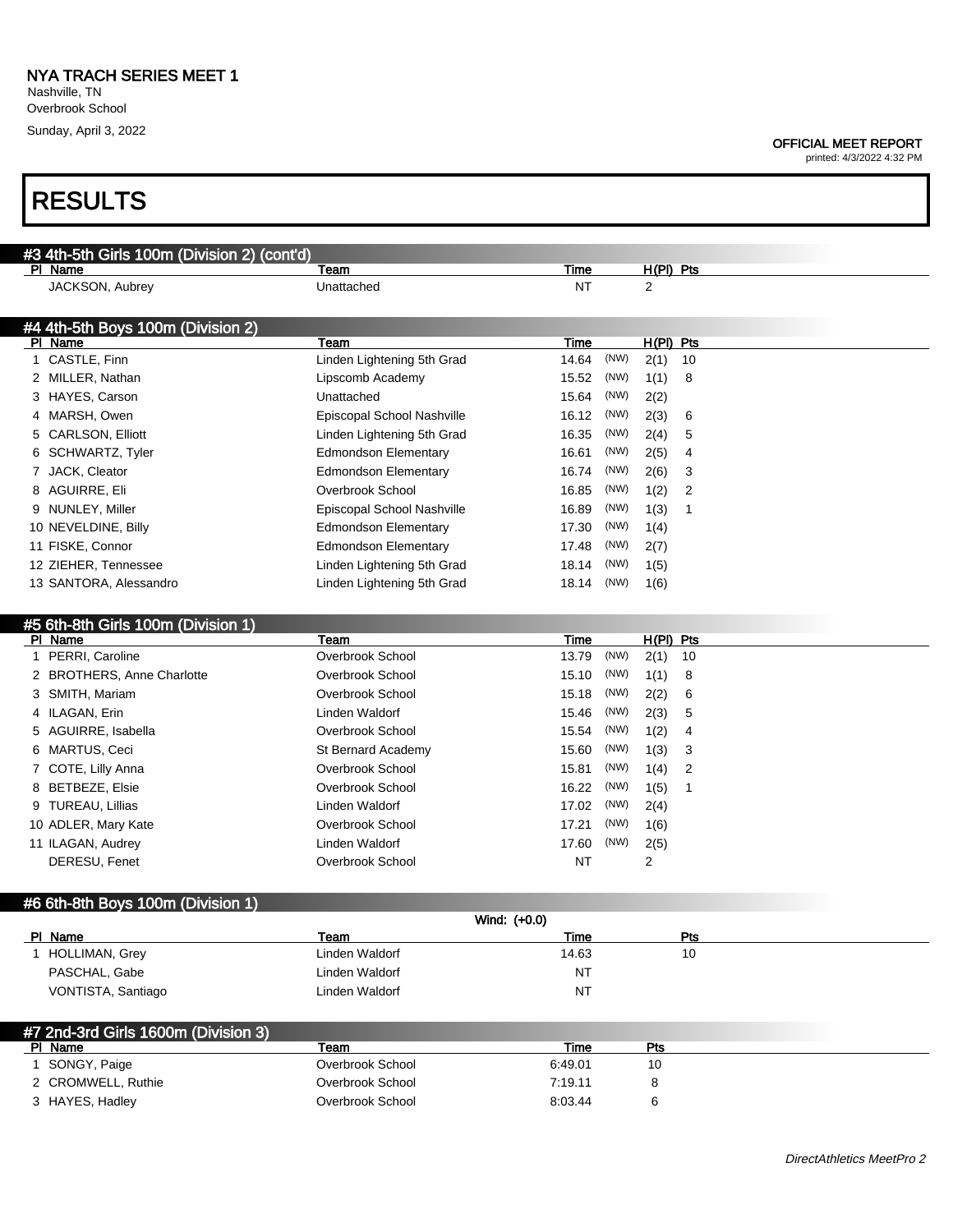Overbrook School Sunday, April 3, 2022

#### OFFICIAL MEET REPORT

printed: 4/3/2022 4:32 PM

| <b>RESULTS</b>                              |                              |                 |            |  |
|---------------------------------------------|------------------------------|-----------------|------------|--|
| #8 2nd-3rd Boys 1600m (Division 3)          |                              |                 |            |  |
| PI Name                                     | Team                         | Time            | Pts        |  |
| 1 MAGUT, Ezra                               | Episcopal School Nashville   | 6:53.48         | 10         |  |
| 2 MURPHY, Ward                              | Overbrook School             | 7:09.13         | 8          |  |
| 3 WIDMAIER, Jeremiah                        | Unattached                   | 7:16.38         |            |  |
| 4 SARB, Everett                             | Overbrook School             | 7:18.86         | 6          |  |
| 5 JONES, Mark                               | Lipscomb Academy             | 7:32.59         | 5          |  |
| 6 BARBOUR, Roan                             | Overbrook School             | 8:38.62         | 4          |  |
| NATION, Brooks                              | Overbrook School             | NT              |            |  |
| FAWKNOTSON, Clayton                         | Episcopal School Nashville   | <b>NT</b>       |            |  |
| #9 4th-5th Girls 1600m (Division 2)         |                              |                 |            |  |
| PI Name                                     | Team                         | <b>Time</b>     | <b>Pts</b> |  |
| 1 ZINN, Annabelle                           | Unattached                   | 6:45.48         |            |  |
| 2 GOLDMAN, Elle                             | Unattached                   | 7:35.58         |            |  |
| 3 THOMAS, April                             | Episcopal School Nashville   | 7:42.32         | 10         |  |
| SCHUMAKER, Maise                            | Episcopal School Nashville   | <b>NT</b>       |            |  |
| #10 4th-5th Boys 1600m (Division 2)         |                              |                 |            |  |
| PI Name                                     | Team                         | Time            | Pts        |  |
| 1 PERRI, Peter                              | Overbrook School             | 6:06.61         | 10         |  |
| 2 CARNEY, Noah                              | <b>Edmondson Elementary</b>  | 6:11.37         | 8          |  |
| 3 ROBINSON, Jake                            | Unattached                   | 6:15.36         |            |  |
| 4 CROSSLIN, John                            | Overbrook School             | 6:28.60         | 6          |  |
| 5 SCOTT-BARNES, Max                         | Linden Lightening 5th Grad   | 6:37.74         | 5          |  |
| 6 SCHNEIDER, Jack                           | Overbrook School             | 6:39.45         | 4          |  |
| 7 LEWIS, Benji                              | Unattached                   | 7:28.92         |            |  |
| #11 6th-8th Girls 1600m (Division 1)        |                              |                 |            |  |
| PI Name<br>1 SYCHAREUNE, Kyrian             | Team<br>Unattached           | Time<br>5:37.58 | Pts        |  |
|                                             | Overbrook School             | 5:47.77         |            |  |
| 2 CROSSLIN, Maggie<br>3 BONADIES, Catherine | Overbrook School             | 5:48.93         | 10         |  |
| 4 HEARD, Mabel                              | Unattached                   | 6:01.39         | 8          |  |
| ROBINSON, Hannah<br>5.                      |                              | 6:20.13         |            |  |
| 6 BASS, Sadie Mae                           | Unattached                   |                 |            |  |
| 7 WIDMAIER, Ruthie                          | Linden Waldorf<br>Unattached | 6:50.64         | 6          |  |
|                                             | Overbrook School             | 6:53.80         |            |  |
| 8 CROSSLIN, Sophie                          |                              | 7:08.25         | 5          |  |
| 9 SMITH, Ada                                | St Bernard Academy           | 7:50.25         | 4          |  |
| #12 6th-8th Boys 1600m (Division 1)         |                              |                 |            |  |
| PI Name                                     | Team                         | <b>Time</b>     | Pts        |  |
| 1 GUILLAMONDEGUI, Gabe<br>2 HALL, Camden    | St Bernard Academy           | 5:11.62         | 10         |  |
|                                             | Unattached                   | 5:15.82         |            |  |
| 3 EDEN, Ty                                  | Unattached                   | 5:33.04         |            |  |

5 GANN, Edward Unattached 5:37.40 6 ROBINSON, Dylan Unattached 5:53.57

4 BERGSRUD, Dane Unattached 5:37.39

7 BRADLEY, Townes Linden Waldorf 6:05.62 8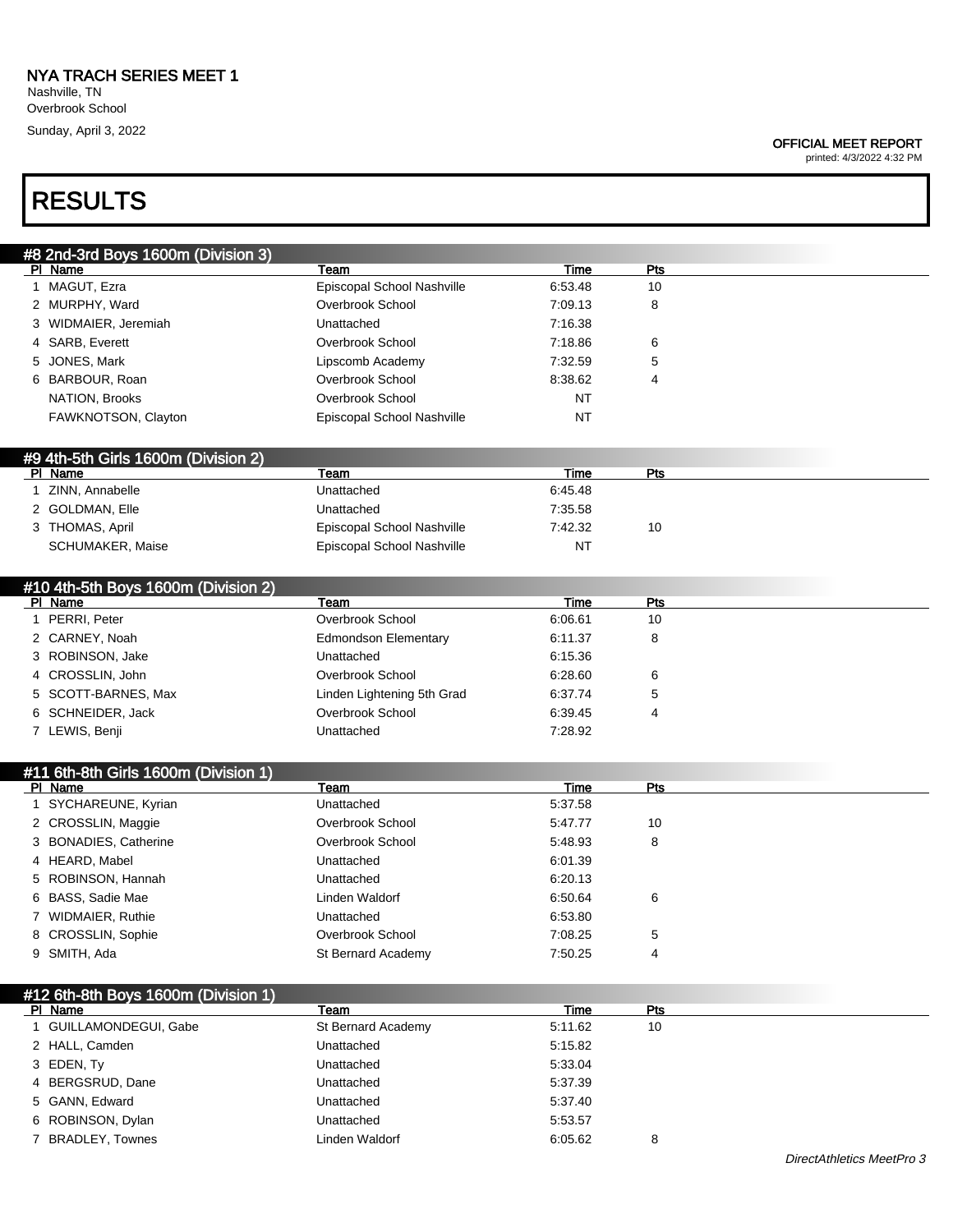Nashville, TN Overbrook School Sunday, April 3, 2022

### OFFICIAL MEET REPORT

printed: 4/3/2022 4:32 PM

# RESULTS

| #12 6th-8th Boys 1600m (Division 1) (cont'd) |                    |         |     |  |  |  |  |
|----------------------------------------------|--------------------|---------|-----|--|--|--|--|
| PI Name                                      | Team               | Time    | Pts |  |  |  |  |
| 8 BRADLEY, Owen                              | Unattached         | 6.23.32 |     |  |  |  |  |
| ALLY. Simon                                  | Unattached         | NT      |     |  |  |  |  |
| BRZYNSKI, Jackson                            | St Bernard Academy | NT      |     |  |  |  |  |

### #13 2nd-3rd Girls 400m (Division 3)

| PI Name               | Team                       | Time    | $H(PI)$ Pts |                            |
|-----------------------|----------------------------|---------|-------------|----------------------------|
| 1 MESSINA, Wren       | Overbrook School           | 1:32.09 | $2(1)$ 10   |                            |
| 2 MCGUIRE, Lucy       | Unattached                 | 1:34.04 | 1(1)        |                            |
| 3 BEYER, Lily         | Episcopal School Nashville | 1:34.89 | 2(2) 8      |                            |
| 4 WILSON, Eleanor     | Episcopal School Nashville | 1:35.15 | 2(3)        | - 6                        |
| 5 KING, Reese         | Lipscomb Academy           | 1:36.45 | 1(2) 5      |                            |
| 6 GEBHARD, Ava        | Unattached                 | 1:38.54 | 1(3)        |                            |
| 7 OWEN, Bea           | Overbrook School           | 1:40.10 | $2(4)$ 4    |                            |
| 8 KROG, Mary Margaret | Overbrook School           | 1:40.86 | $1(4)$ 3    |                            |
| 9 CARTER, Cate        | Lipscomb Academy           | 1:42.17 | 1(5)        | $\overline{\phantom{0}}^2$ |
| 10 FISKE, Abigail     | Edmondson Elementary       | 1:42.94 | 1(6)        |                            |
| 11 OWEN, Sofia        | Overbrook School           | 1:43.53 | 2(5)        |                            |
| JORDAN, Carolina      | Episcopal School Nashville | NT      |             |                            |
| PHILLIPS, Elaina      | Overbrook School           | NT      | 2           |                            |
|                       |                            |         |             |                            |

### #14 2nd-3rd Boys 400m (Division 3)

| PI Name |                      | Team                       | Time      | $H(PI)$ Pts |     |
|---------|----------------------|----------------------------|-----------|-------------|-----|
|         | 1 HART-LOVE, Ahmir   | Lipscomb Academy           | 1:21.71   | $2(1)$ 10   |     |
|         | 2 LEWIS, Christopher | Unattached                 | 1:21.82   | 2(2)        |     |
|         | 3 SENNE, Cameron     | Unattached                 | 1:22.87   | 1(1)        |     |
|         | 4 GASTON, William    | Overbrook School           | 1:23.14   | 1(2)        | - 8 |
|         | 5 AUGUSTINE, Peter   | Overbrook School           | 1:23.62   | 1(3)        | - 6 |
|         | 6 ANDREWS, David     | Unattached                 | 1:36.13   | 1(4)        |     |
|         | 7 DANIELS, Cyrus     | Overbrook School           | 1:40.43   | 1(5)        | 5   |
|         | 8 QUINONES, Max      | Lipscomb Academy           | 1:43.36   | 2(3)        | - 4 |
|         | 9 BREGENZER, Andy    | Episcopal School Nashville | 1:43.85   | 1(6)        | - 3 |
|         | 10 TUREAU, Lee       | Unattached                 | 1:47.42   | 2(4)        |     |
|         | 11 RHINEHART, Jax    | Lipscomb Academy           | 1:58.32   | $2(5)$ 2    |     |
|         | FAWKNOTSON, Clayton  | Episcopal School Nashville | <b>NT</b> |             |     |
|         | TOLBERT, Logan       | Lipscomb Academy           | NT        | 2           |     |

| #15 4th-5th Girls 400m (Division 2) |                      |         |             |   |
|-------------------------------------|----------------------|---------|-------------|---|
| PI Name                             | Team                 | Time    | $H(PI)$ Pts |   |
| KOPF, Ellie                         | Overbrook School     | 1:19.65 | $2(1)$ 10   |   |
| 2 KROG, Rita Mae                    | Overbrook School     | 1:20.85 | $2(2)$ 8    |   |
| 3 BLUE, Baylor                      | Lipscomb Academy     | 1:21.11 | 1(1) 6      |   |
| 4 STOTZ, Morgan                     | Edmondson Elementary | 1:23.89 | 2(3) 5      |   |
| 5 COTHRAN, Lila                     | Lipscomb Academy     | 1:24.58 | 1(2)        | 4 |
| 6 FISHER, Lucy                      | Lipscomb Academy     | 1:24.62 | 1(3) 3      |   |
| 7 KAPLAN, Brooklyn                  | Lipscomb Academy     | 1:31.06 | $2(4)$ 2    |   |
| 8 MARTINEZ, Catherine Rose          | Overbrook School     | 1:33.61 | 2(5)        |   |
| 9 BARNETT, Grace                    | Lipscomb Academy     | 1:39.24 | 1(4)        |   |
|                                     |                      |         |             |   |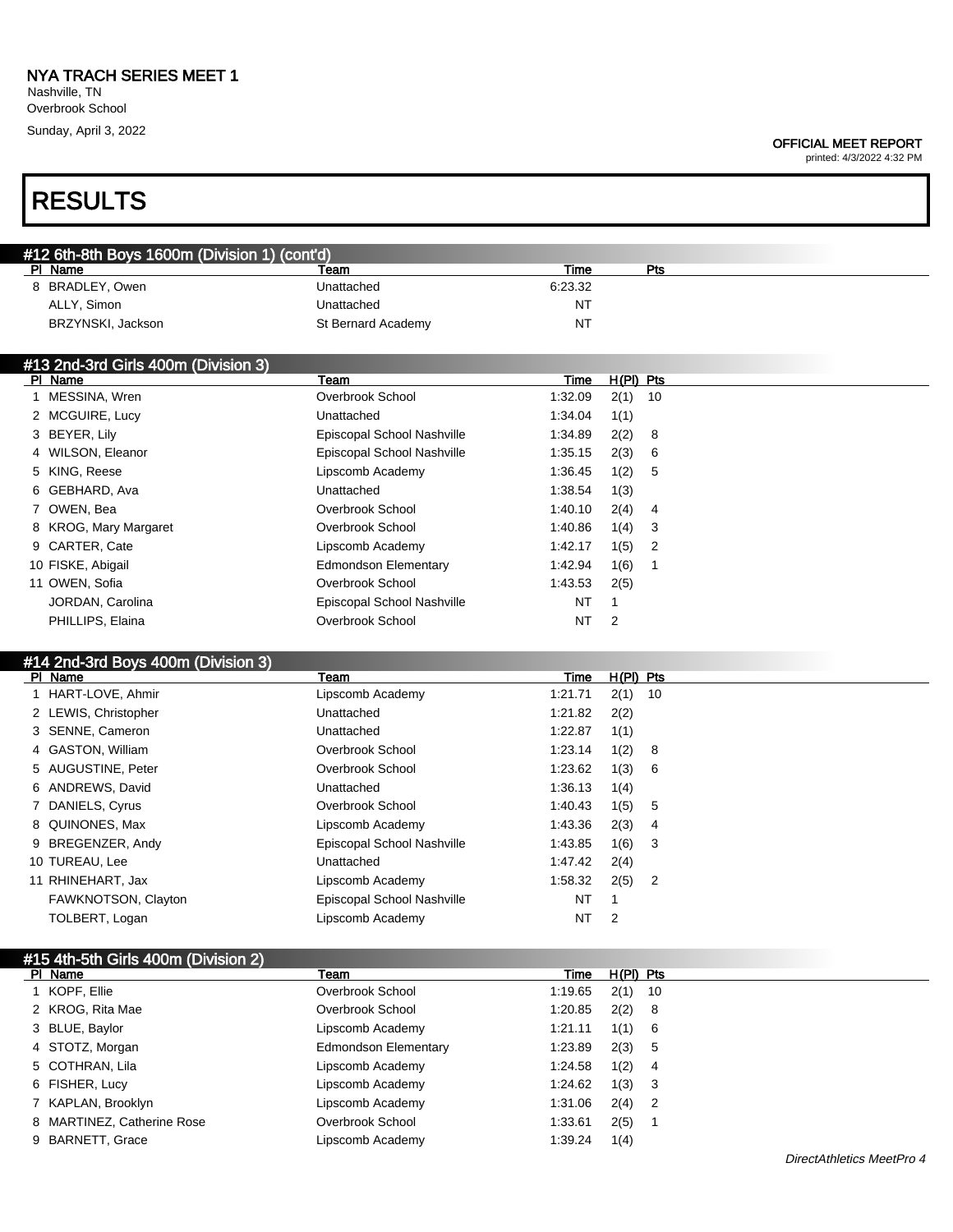Nashville, TN Overbrook School Sunday, April 3, 2022

#### OFFICIAL MEET REPORT

printed: 4/3/2022 4:32 PM

# RESULTS

| #15 4th-5th Girls 400m (Division 2) (cont'd) |                            |         |           |  |  |  |  |  |
|----------------------------------------------|----------------------------|---------|-----------|--|--|--|--|--|
| PI Name                                      | Team                       | Time    | H(PI) Pts |  |  |  |  |  |
| 10 LUTHER, Alice                             | Lipscomb Academy           | 1:42.99 | 2(6)      |  |  |  |  |  |
| 11 EVERTSEN, Ellie                           | Overbrook School           | 1:45.86 | 1(5)      |  |  |  |  |  |
| <b>HUMPHREYS, Hattie</b>                     | Linden Lightening 5th Grad | NT      |           |  |  |  |  |  |
| <b>BROCK, Esther</b>                         | Lipscomb Academy           | NT      |           |  |  |  |  |  |
| <b>BROCK, Jewell</b>                         | Lipscomb Academy           | NT      |           |  |  |  |  |  |

### #16 4th-5th Boys 400m (Division 2)

| PI Name              | Team                       | Time      | $H(PI)$ Pts                        |  |
|----------------------|----------------------------|-----------|------------------------------------|--|
| 1 KELLEY, Meade      | Linden Lightening 5th Grad | 1:11.59   | 1(1)<br>- 10                       |  |
| 2 BHAVE, Praveen     | Overbrook School           | 1:17.23   | 1(2)<br>- 8                        |  |
| 3 MAPLE, Chase       | Lipscomb Academy           | 1:17.62   | 2(1)<br>6                          |  |
| 4 GASTON, Grey       | Overbrook School           | 1:18.00   | 1(3)<br>5                          |  |
| 5 GRESALFI, Ansel    | Linden Lightening 5th Grad | 1:18.03   | 1(4)<br>- 4                        |  |
| 6 GOGGIN, Whalen     | Overbrook School           | 1:25.61   | 1(5)<br>- 3                        |  |
| 7 SCOTT-BARNES, Max  | Linden Lightening 5th Grad | 1:25.83   | 2(2)<br>$\overline{\phantom{0}}^2$ |  |
| 8 NUNLEY, Miller     | Episcopal School Nashville | 1:27.82   | 2(3)                               |  |
| 9 WARREN, Asher      | Lipscomb Academy           | 1:39.91   | 2(4)                               |  |
| 10 LEWIS, Benji      | Unattached                 | 1:40.45   | 1(6)                               |  |
| 11 GLIDWELL, Charlie | Lipscomb Academy           | 1:52.04   | 1(7)                               |  |
| 12 ROLLI, Benno      | Overbrook School           | 1:57.14   | 2(5)                               |  |
| WIEDMAN III, Keyan   | Overbrook School           | <b>NT</b> | 2                                  |  |

## #17 6th-8th Girls 400m (Division 1)

## #18 6th-8th Boys 400m (Division 1)

| PI Name                | Team               | Time    | $H(PI)$ Pts |     |
|------------------------|--------------------|---------|-------------|-----|
| 1 BINKLEY, Sawyer      | Unattached         | 58.74   | 1(1)        |     |
| 2 OBERMEIER, Richard   | St Bernard Academy | 1:00.79 | $2(1)$ 10   |     |
| 3 KRAUSS, Nathan       | St Bernard Academy | 1:01.05 | 2(2) 8      |     |
| 4 BERTAINA, Gianfranco | Linden Waldorf     | 1:01.09 | 1(2) 6      |     |
| 5 ALLY, Simon          | Unattached         | 1:03.97 | 1(3)        |     |
| 6 STEFANSIC, Thomas    | St Bernard Academy | 1:08.01 | 2(3) 5      |     |
| 7 BHAVE, Sachin        | Overbrook School   | 1:10.69 | 1(4)        | - 4 |
| DEAN, Gabriel          | Unattached         | NT      |             |     |
| ANDERSON, Gryffin      | Linden Waldorf     | NT      |             |     |
| PASCHAL, Gabe          | Linden Waldorf     | NT      | -2          |     |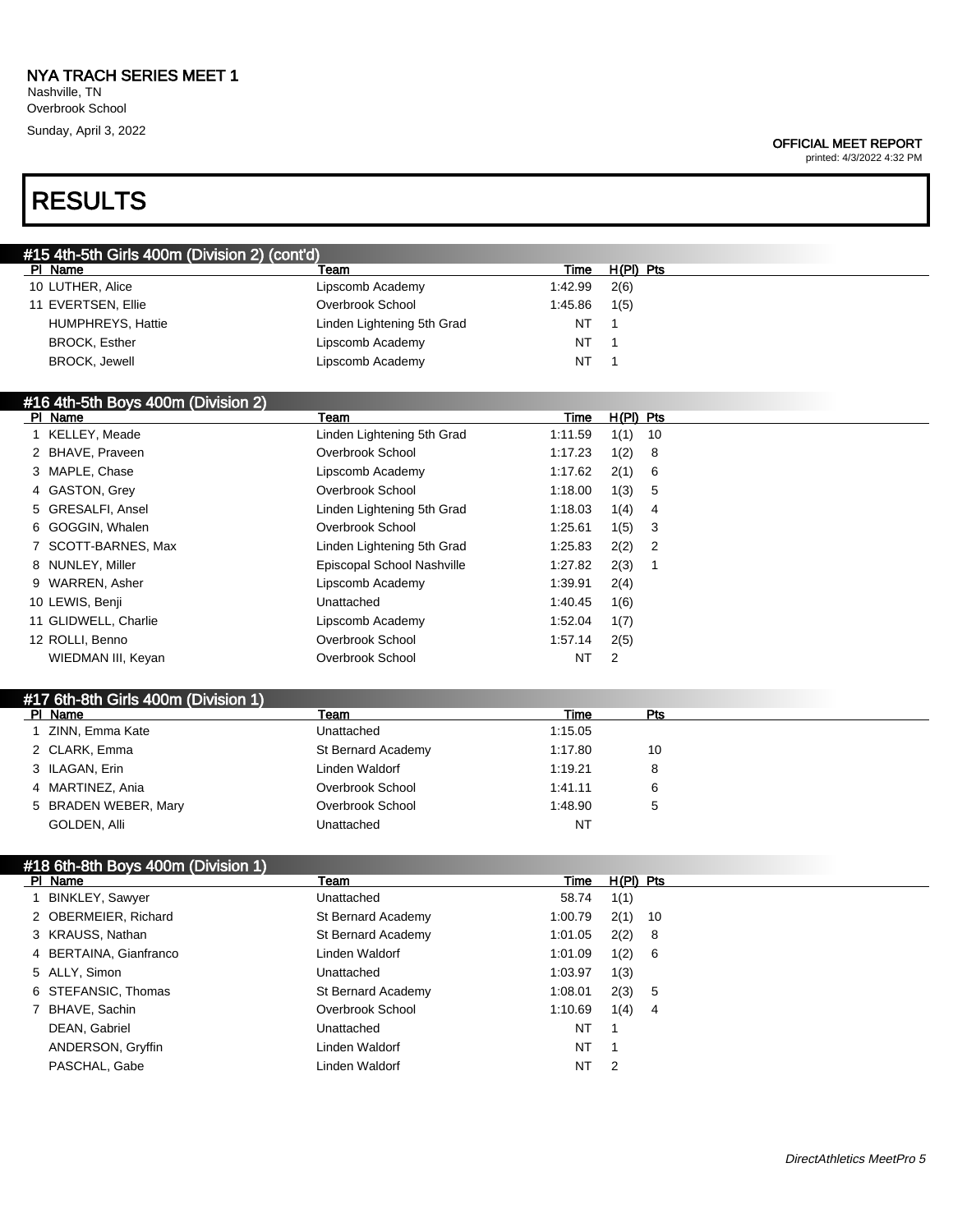Overbrook School Sunday, April 3, 2022

#### OFFICIAL MEET REPORT

printed: 4/3/2022 4:32 PM

# RESULTS

| #19 2nd-3rd Girls 800m (Division 3) |                            |           |     |  |
|-------------------------------------|----------------------------|-----------|-----|--|
| PI Name                             | Team                       | Time      | Pts |  |
| 1 SONGY, Paige                      | Overbrook School           | 3:15.57   | 10  |  |
| 2 CROMWELL, Ruthie                  | Overbrook School           | 3:28.59   | 8   |  |
| 3 HAYES, Hadley                     | Overbrook School           | 3:37.80   | 6   |  |
| 4 ZINN, Mary Lee                    | Unattached                 | 3:40.53   |     |  |
| 5 NUNLEY, Lucy                      | Episcopal School Nashville | 4:18.64   | 5   |  |
| JORDAN, Carolina                    | Episcopal School Nashville | <b>NT</b> |     |  |
|                                     |                            |           |     |  |

### #20 2nd-3rd Boys 800m (Division 3)

| PI Name              | Team                       | Time      | <b>Pts</b> |  |
|----------------------|----------------------------|-----------|------------|--|
| 1 AUGUSTINE, Peter   | Overbrook School           | 3:18.18   | 10         |  |
| 2 LEWIS, Christopher | Unattached                 | 3:24.36   |            |  |
| 3 HART-LOVE, Ahmir   | Lipscomb Academy           | 3:24.85   | 8          |  |
| 4 SARB, Everett      | Overbrook School           | 3:34.71   | 6          |  |
| 5 MURPHY, Ward       | Overbrook School           | 3:37.95   | 5          |  |
| 6 TUTEN, Webb        | Episcopal School Nashville | 3:48.39   | 4          |  |
| 7 DEPRIEST, Austin   | Lipscomb Academy           | 3:51.01   | 3          |  |
| 8 JONES, Mark        | Lipscomb Academy           | 3:56.11   | 2          |  |
| NATION, Brooks       | Overbrook School           | NT        |            |  |
| TOLBERT, Logan       | Lipscomb Academy           | NT        |            |  |
| BARBOUR, Roan        | Overbrook School           | <b>NT</b> |            |  |

### #21 4th-5th Girls 800m (Division 2)

| PI Name          | Team                       | Time    | Pts |
|------------------|----------------------------|---------|-----|
| SCHUMAKER, Maise | Episcopal School Nashville | 3:39.12 | 10  |
| 2 LUTHER, Alice  | Lipscomb Academy           | 4:14.11 |     |
| BARNETT, Grace   | Lipscomb Academy           | NT      |     |
| BLUE, Baylor     | Lipscomb Academy           | NT      |     |

## #22 4th-5th Boys 800m (Division 2)

| $mZ$ - $m \sim 0.1$ Do you do the property $Z$<br>PI Name | Team                        | Time    | Pts |  |
|-----------------------------------------------------------|-----------------------------|---------|-----|--|
| 1 TABER, Ethan                                            | Overbrook School            | 2:48.27 | 10  |  |
| 2 CARNEY, Noah                                            | <b>Edmondson Elementary</b> | 2:53.77 | 8   |  |
| 3 MAPLE, Chase                                            | Lipscomb Academy            | 2:55.57 | 6   |  |
| 4 MARSH, Owen                                             | Episcopal School Nashville  | 2:55.61 | 5   |  |
| 5 BHAVE, Praveen                                          | Overbrook School            | 2:57.68 | 4   |  |
| 6 CROSSLIN, John                                          | Overbrook School            | 3:00.92 | 3   |  |
| 7 SCHNEIDER, Jack                                         | Overbrook School            | 3:11.40 | 2   |  |
| 8 GASTON, Grey                                            | Overbrook School            | 3:12.22 |     |  |
| 9 ROBINSON, Jake                                          | Unattached                  | 3:13.90 |     |  |
| 10 MCALLISTER, Hudson                                     | Lipscomb Academy            | 3:22.09 |     |  |
| 11 ZINN, Benjamin                                         | Unattached                  | 3:31.62 |     |  |
| 12 WARREN, Asher                                          | Lipscomb Academy            | 4:01.74 |     |  |
|                                                           |                             |         |     |  |

| #23 6th-8th Girls 800m (Division 1) |                  |         |     |  |
|-------------------------------------|------------------|---------|-----|--|
| PI Name                             | ⊺eam             | Time    | Pts |  |
| SYCHAREUNE, Kyrian                  | Unattached       | 2:34.08 |     |  |
| 2 PERRI, Caroline                   | Overbrook School | 2:36.54 | 10  |  |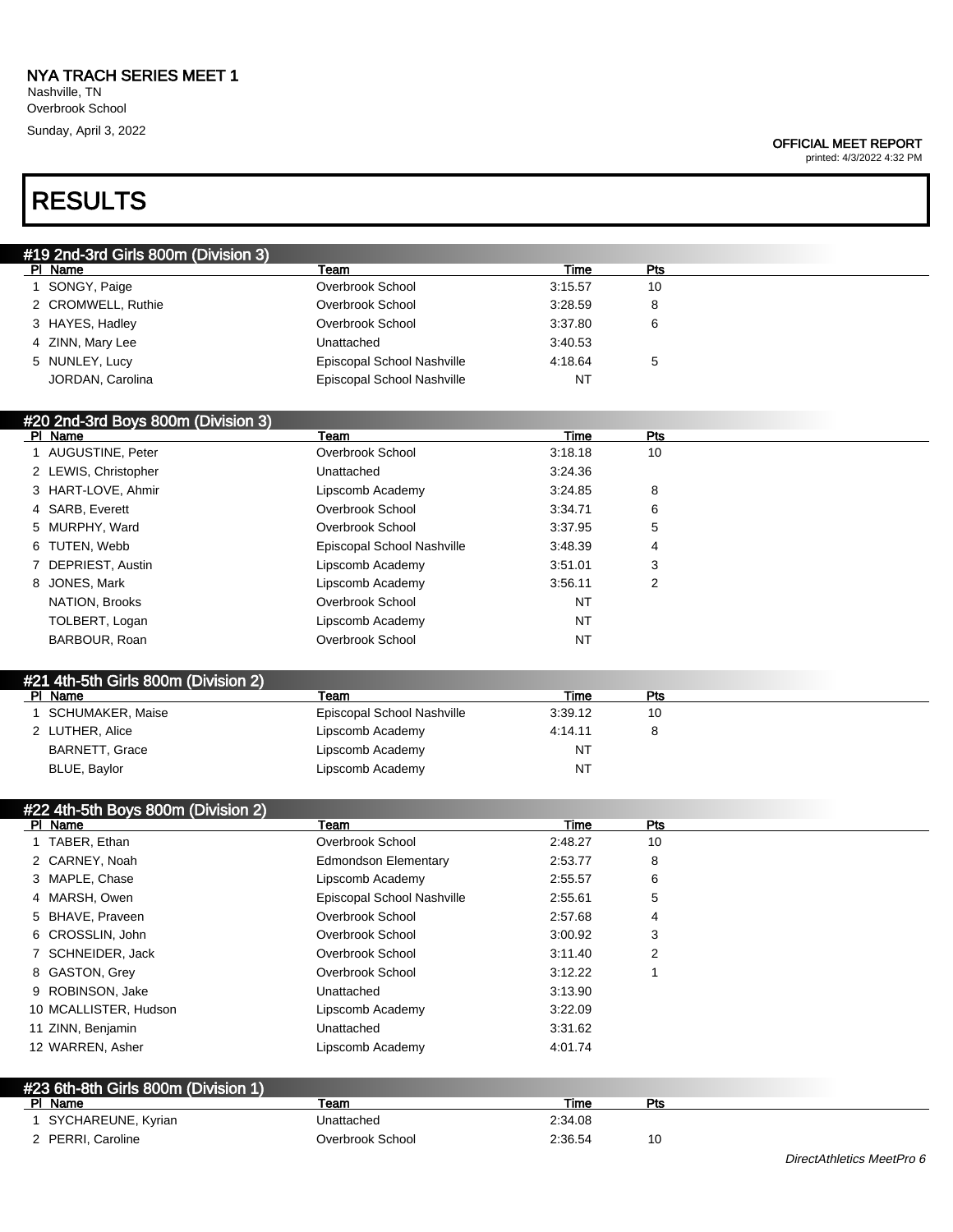Sunday, April 3, 2022

#### OFFICIAL MEET REPORT

printed: 4/3/2022 4:32 PM

## RESULTS

|   | #23 6th-8th Girls 800m (Division 1) (cont'd) |                            |             |      |             |                |  |
|---|----------------------------------------------|----------------------------|-------------|------|-------------|----------------|--|
|   | PI Name                                      | Team                       | Time        |      | Pts         |                |  |
|   | 3 CROSSLIN, Maggie                           | Overbrook School           | 2:39.98     |      | 8           |                |  |
|   | 4 BONADIES, Catherine                        | Overbrook School           | 2:43.12     |      | 6           |                |  |
|   | 5 ROBINSON, Hannah                           | Unattached                 | 2:52.97     |      |             |                |  |
|   | 6 BASS, Sadie Mae                            | Linden Waldorf             | 3:01.90     |      | 5           |                |  |
|   | 7 ZINN, Emma Kate                            | Unattached                 | 3:02.35     |      |             |                |  |
|   | 8 CROSSLIN, Sophie                           | Overbrook School           | 3:09.52     |      | 4           |                |  |
|   | 9 CLARK, Emma                                | St Bernard Academy         | 3:09.58     |      | 3           |                |  |
|   | 10 ORNES, Alice                              | Linden Waldorf             | 3:15.58     |      | 2           |                |  |
|   | 11 TUREAU, Lillias                           | Linden Waldorf             | 3:16.18     |      | 1           |                |  |
|   | 12 BRADEN WEBER, Mary                        | Overbrook School           | 4:23.09     |      |             |                |  |
|   | GOLDEN, Alli                                 | Unattached                 | ΝT          |      |             |                |  |
|   |                                              |                            |             |      |             |                |  |
|   | #24 6th-8th Boys 800m (Division 1)           |                            |             |      |             |                |  |
|   | PI Name                                      | Team                       | <b>Time</b> |      | <b>Pts</b>  |                |  |
|   | 1 BERGSRUD, Dane                             | Unattached                 | 2:35.87     |      |             |                |  |
|   | 2 DEAN, Gabriel                              | Unattached                 | 2:35.88     |      |             |                |  |
|   | 3 ROBINSON, Dylan                            | Unattached                 | 2:44.45     |      |             |                |  |
| 4 | <b>BRADLEY, Townes</b>                       | Linden Waldorf             | 2:50.06     |      | 10          |                |  |
|   | 5 HOLLIMAN, Grey                             | Linden Waldorf             | 2:52.78     |      | 8           |                |  |
|   | 6 BHAVE, Sachin                              | Overbrook School           | 2:54.33     |      | 6           |                |  |
|   | 7 SAVOIE, Luke                               | St Bernard Academy         | 2:55.12     |      | 5           |                |  |
|   | ALLY, Simon                                  | Unattached                 | <b>NT</b>   |      |             |                |  |
|   | BRZYNSKI, Jackson                            | St Bernard Academy         | ΝT          |      |             |                |  |
|   |                                              |                            |             |      |             |                |  |
|   | #25 2nd-3rd Girls 200m (Division 3)          |                            |             |      |             |                |  |
|   | PI Name                                      | Team                       | Time        |      | $H(PI)$ Pts |                |  |
|   | 1 SCHOCH, Sophie                             | Overbrook School           | 34.47       | (NW) | $1(1)$ 10   |                |  |
|   | 2 WATTS, Hattie                              | Lipscomb Academy           | 34.68       | (NW) | 1(2)        | 8              |  |
|   | 3 BARRETT GOLDEN, Vivienne                   | Unattached                 | 38.84       | (NW) | 3(1)        |                |  |
|   | 4 KING, Reese                                | Lipscomb Academy           | 40.68       | (NW) | 3(2)        | 6              |  |
|   | 5 MCGUIRE, Lucy                              | Unattached                 | 42.17       | (NW) | 1(3)        |                |  |
|   | 6 WILSON, Eleanor                            | Episcopal School Nashville | 42.28       | (NW) | 1(4)        | 5              |  |
|   | 7 BEYER, Lily                                | Episcopal School Nashville | 43.18       | (NW) | 3(3)        | 4              |  |
|   | 8 CAMMON, Kali                               | Unattached                 | 43.62       | (NW) | 3(4)        |                |  |
|   | 9 CLAYTON, Creason                           | Lipscomb Academy           | 43.64       | (NW) | 3(5)        | 3              |  |
|   | 10 CLENDING, Ava                             | Unattached                 | 44.87 (NW)  |      | 3(6)        |                |  |
|   | 11 SANTORA, Parker                           | Unattached                 | 45.75 (NW)  |      | 1(5)        |                |  |
|   | 12 TOLLE, Nelly                              | Lipscomb Academy           | 1:30.18     | (NW) | 1(6)        | $\overline{2}$ |  |
|   | PHILLIPS, Elaina                             | Overbrook School           | ΝT          |      | 1           |                |  |
|   | ZINN, Mary Lee                               | Unattached                 | NT          |      | 1           |                |  |
|   | FOWLER, Liza                                 | Overbrook School           | ΝT          |      | 2           |                |  |
|   | GEBHARD, Ava                                 | Unattached                 | ΝT          |      | 2           |                |  |
|   | GRESALFI, Annika                             | Unattached                 | ΝT          |      | 2           |                |  |
|   |                                              |                            |             |      |             |                |  |
|   | AGUIRRE, Annabelle                           | Overbrook School           | NT          |      | 2           |                |  |
|   | MESSINA, Wren<br>NUNLEY, Lucy                | Overbrook School           | <b>NT</b>   |      | 2           |                |  |
|   |                                              | Episcopal School Nashville | NT          |      | 2           |                |  |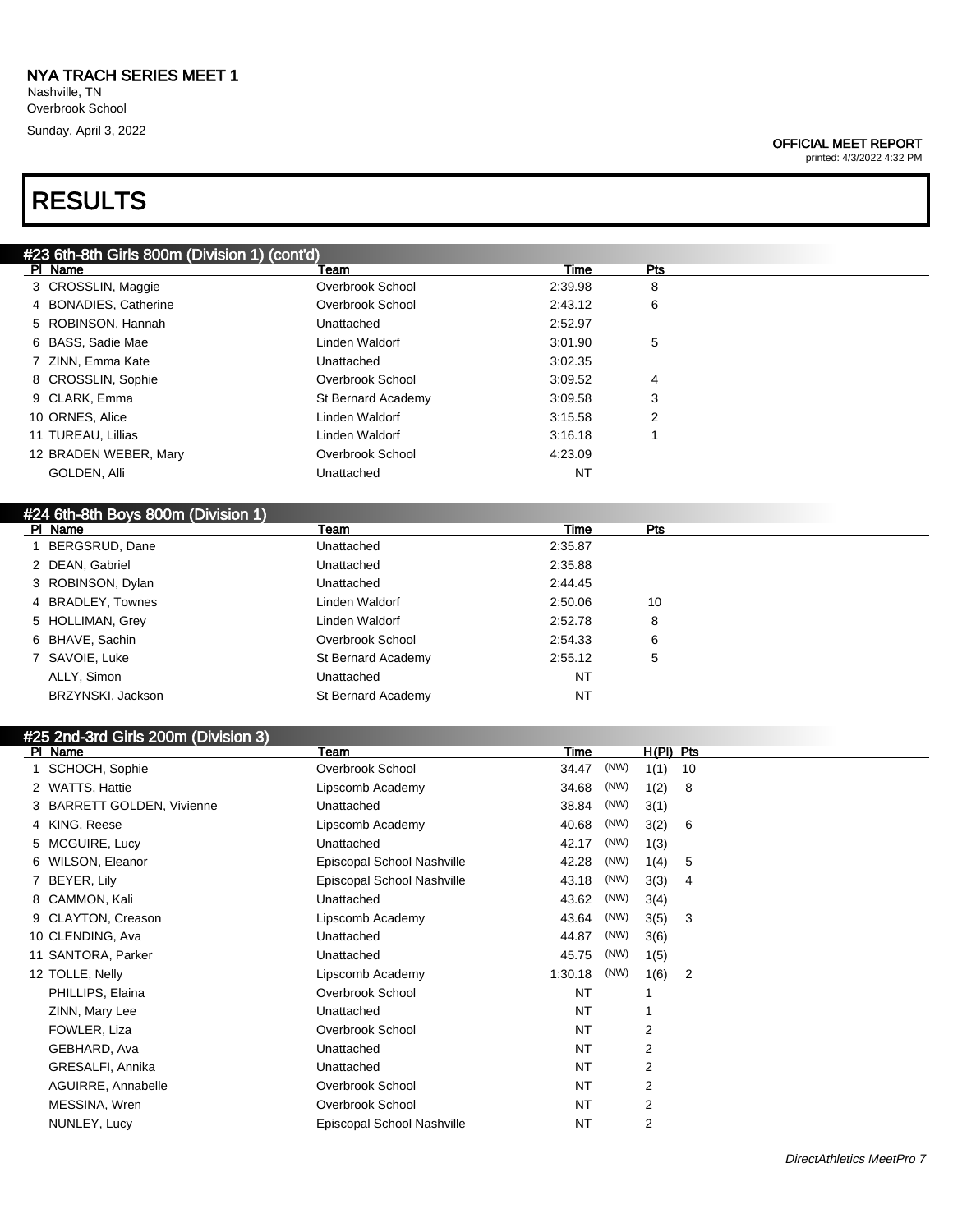Nashville, TN Overbrook School Sunday, April 3, 2022

# RESULTS

| <b>OFFICIAL MEET REPORT</b> |  |  |
|-----------------------------|--|--|
|-----------------------------|--|--|

printed: 4/3/2022 4:32 PM

| #25 2nd-3rd Girls 200m (Division 3) (cont'd) |                  |      |           |  |  |
|----------------------------------------------|------------------|------|-----------|--|--|
| PI Name                                      | Team             | Time | H(PI) Pts |  |  |
| OWEN, Bea                                    | Overbrook School | NT   |           |  |  |
| OWEN, Sofia                                  | Overbrook School | NT   |           |  |  |
| CARNEY, Ciel                                 | Lipscomb Academy | NT   |           |  |  |
| DERESU, Mia                                  | Overbrook School | NT   |           |  |  |
|                                              |                  |      |           |  |  |

| #26 2nd-3rd Boys 200m (Division 3) |                        |                            |           |      |           |                |
|------------------------------------|------------------------|----------------------------|-----------|------|-----------|----------------|
|                                    | PI Name                | Team                       | Time      |      | H(PI) Pts |                |
|                                    | 1 CAMMON, Kyrey        | Unattached                 | 35.56     | (NW) | 2(1)      |                |
|                                    | 2 FREEMAN, Ethan       | Lipscomb Academy           | 36.63     | (NW) | 2(2)      | - 10           |
|                                    | 3 GASTON, William      | Overbrook School           | 36.65     | (NW) | 2(3)      | - 8            |
|                                    | 4 STEMPEL, George      | Overbrook School           | 36.83     | (NW) | 1(1)      | 6              |
|                                    | 5 MADEIRA, Nathaniel   | Episcopal School Nashville | 38.99     | (NW) | 2(4)      | 5              |
|                                    | 6 ANDREWS, David       | Unattached                 | 39.10     | (NW) | 2(5)      |                |
|                                    | 7 QUINONES, Max        | Lipscomb Academy           | 41.73     | (NW) | 1(2)      | $\overline{4}$ |
|                                    | 8 FLECK, Juno          | Unattached                 | 43.47     | (NW) | 1(3)      |                |
|                                    | 9 KARNS, Wendell       | Unattached                 | 45.35     | (NW) | 2(6)      |                |
|                                    | 10 BREGENZER, Andy     | Episcopal School Nashville | 46.04     | (NW) | 1(4)      | 3              |
|                                    | 11 TUTEN, Webb         | Episcopal School Nashville | 47.18     | (NW) | 1(5)      | 2              |
|                                    | 12 RHINEHART, Jax      | Lipscomb Academy           | 1:12.89   | (NW) | 2(7)      |                |
|                                    | <b>SEXTON, Quentin</b> | Edmondson Elementary       | NT        |      |           |                |
|                                    | DEPRIEST, Austin       | Lipscomb Academy           | NT        |      |           |                |
|                                    | SBERNA, Quinn          | Overbrook School           | <b>NT</b> |      | 2         |                |

| #27 4th-5th Girls 200m (Division 2) |                            |                             |           |      |           |    |
|-------------------------------------|----------------------------|-----------------------------|-----------|------|-----------|----|
|                                     | PI Name                    | Team                        | Time      |      | H(PI) Pts |    |
|                                     | 1 LUCAS, Lana              | Lipscomb Academy            | 31.05     | (NW) | 1(1)      | 10 |
|                                     | 2 DAWSON, Mariah           | Lipscomb Academy            | 34.73     | (NW) | 2(1)      | 8  |
|                                     | 3 FISHER, Lucy             | Lipscomb Academy            | 36.09     | (NW) | 2(2)      | 6  |
|                                     | 4 MCDANIEL, Savannah       | Unattached                  | 37.51     | (NW) | 1(2)      |    |
|                                     | 5 SABR, Maya               | <b>Edmondson Elementary</b> | 38.11     | (NW) | 1(3)      | 5  |
|                                     | 6 KAPLAN, Brooklyn         | Lipscomb Academy            | 38.59     | (NW) | 2(3)      | 4  |
|                                     | 7 STOTZ, Morgan            | <b>Edmondson Elementary</b> | 38.78     | (NW) | 1(4)      | 3  |
|                                     | 8 MARTINEZ, Catherine Rose | Overbrook School            | 41.81     | (NW) | 1(5)      | 2  |
|                                     | 9 PHILLIPS, Elaina         | Overbrook School            | 43.87     | (NW) | 1(6)      |    |
|                                     | 10 TOLLE, Phillipa         | Lipscomb Academy            | 46.73     | (NW) | 1(7)      |    |
|                                     | <b>BROCK, Esther</b>       | Lipscomb Academy            | <b>NT</b> |      |           |    |
|                                     | KING, Reese                | Lipscomb Academy            | NT        |      | 2         |    |
|                                     | <b>BROCK, Jewell</b>       | Lipscomb Academy            | NT        |      | 2         |    |
|                                     | <b>HUMPHREYS, Hattie</b>   | Linden Lightening 5th Grad  | NT        |      | 2         |    |
|                                     | JACKSON, Aubrey            | Unattached                  | <b>NT</b> |      | 2         |    |
|                                     |                            |                             |           |      |           |    |

| #28 4th-5th Boys 200m (Division 2) |                            |                    |             |  |  |
|------------------------------------|----------------------------|--------------------|-------------|--|--|
| PI Name                            | Team                       | Time               | $H(PI)$ Pts |  |  |
| I KELLEY, Meade                    | Linden Lightening 5th Grad | 31.07 (NW) 1(1) 10 |             |  |  |
| 2 PERRI, Peter                     | Overbrook School           | 31.10 (NW) 3(1) 8  |             |  |  |
| 3 CASTLE, Finn                     | Linden Lightening 5th Grad | 31.99 (NW) 2(1) 6  |             |  |  |
| 4 MILLER, Nathan                   | Lipscomb Academy           | 32.14 (NW) 1(2) 5  |             |  |  |